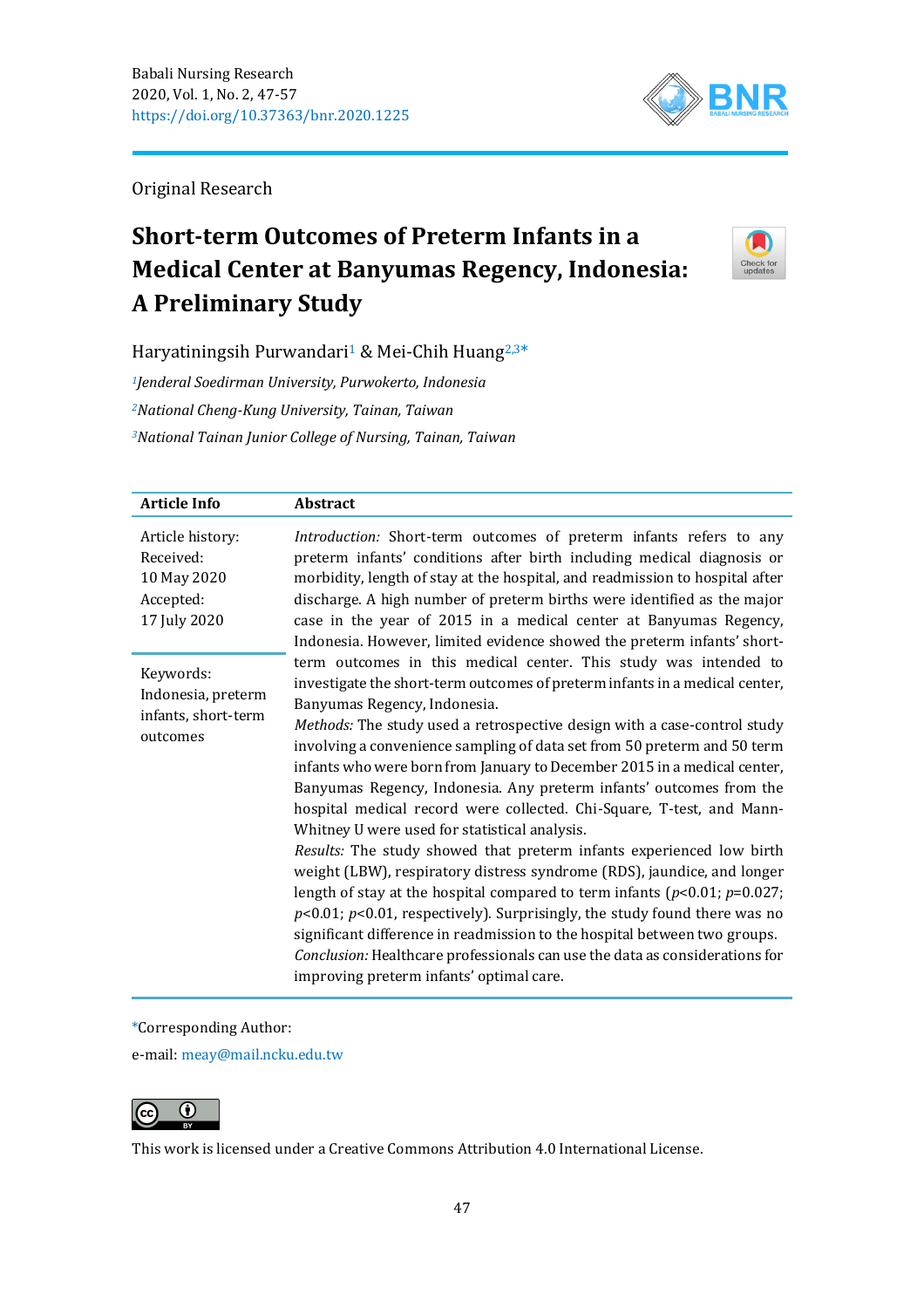## **INTRODUCTION**

Preterm infants are infants who born at <37 weeks' of gestational age. It can be categorized into four categories: 1) extremely preterm infants (infants who born at <28 weeks' of gestational age); 2) very preterm infants (infants who born at  $28 - 32$  weeks); 3) moderate preterm infants (infants who born at 32- <34 weeks); and 4) late preterm infants (infants who born at age 34-36 weeks) [\[1,](file:///C:/Users/ASUS-A456U/Downloads/25-Article%20Text-263-1-11-20200719.docx%23_ENREF_1) [2\]](file:///C:/Users/ASUS-A456U/Downloads/25-Article%20Text-263-1-11-20200719.docx%23_ENREF_2). Since preterm infants are born too soon, they may have a higher risk to develop some morbidity compared to the term infants. A study by Celik, et al. found 30% of late preterm infants were treated in the Neonatal Intensive Care Unit (NICU) [\[3\]](file:///C:/Users/ASUS-A456U/Downloads/25-Article%20Text-263-1-11-20200719.docx%23_ENREF_3). In detailed, preterm infants experienced respiratory distress, low birth weight, hyperbilirubinemia, feeding difficulty, polycythemia, and hypoglycemia [\[3-5\]](file:///C:/Users/ASUS-A456U/Downloads/25-Article%20Text-263-1-11-20200719.docx%23_ENREF_3). Moreover, preterm infants have 0.34 times higher risk to experience resuscitation [\[6\]](file:///C:/Users/ASUS-A456U/Downloads/25-Article%20Text-263-1-11-20200719.docx%23_ENREF_6).

The higher risk for preterm infants to develop morbidities may result in higher preterm infant mortality compared to term infants. Studies showed that late preterm infants have higher mortality rates than term infants [\[3,](file:///C:/Users/ASUS-A456U/Downloads/25-Article%20Text-263-1-11-20200719.docx%23_ENREF_3) [7,](file:///C:/Users/ASUS-A456U/Downloads/25-Article%20Text-263-1-11-20200719.docx%23_ENREF_7) [8\]](file:///C:/Users/ASUS-A456U/Downloads/25-Article%20Text-263-1-11-20200719.docx%23_ENREF_8). Small gestation infants (preterm infants with small weights for pregnancy) have a higher risk of morbidity especially for those aged between 28-38 weeks of gestational age [\[9\]](file:///C:/Users/ASUS-A456U/Downloads/25-Article%20Text-263-1-11-20200719.docx%23_ENREF_9). The length of stay for preterm infants was also longer compared to term infants [\[3\]](file:///C:/Users/ASUS-A456U/Downloads/25-Article%20Text-263-1-11-20200719.docx%23_ENREF_3). A study found that the preterm infants' hospital length of stay reached 17.6 days [\[10\]](file:///C:/Users/ASUS-A456U/Downloads/25-Article%20Text-263-1-11-20200719.docx%23_ENREF_10). Another study found metabolic acidosis to be a major cause of preterm infants' hospitalization [\[11\]](file:///C:/Users/ASUS-A456U/Downloads/25-Article%20Text-263-1-11-20200719.docx%23_ENREF_11).

The preterm infants' hospital readmission is higher compared to the term infants [\[3\]](file:///C:/Users/ASUS-A456U/Downloads/25-Article%20Text-263-1-11-20200719.docx%23_ENREF_3). The major cause for readmission to the hospital was hyperbilirubinemia and the infants' age of the hospital's readmission was  $6.2 \pm 3.6$  days [\[12\]](file:///C:/Users/ASUS-A456U/Downloads/25-Article%20Text-263-1-11-20200719.docx%23_ENREF_12). Preterm infants aged <25 weeks' of gestational age have the highest risk for readmission and the longest hospital stay [\[13\]](file:///C:/Users/ASUS-A456U/Downloads/25-Article%20Text-263-1-11-20200719.docx%23_ENREF_13). Next, the various conditions experienced by preterm infants after birth are labeled as short-term outcomes of preterm infants. This term includes morbidity (the medical diagnosis), the hospital's length of stay, and readmission to the hospital after discharge. Research conducted by Vachharajani and Dason used the term shortterm outcomes to refer to the preterm infants' respiratory problems, length of stay in the hospital, and age to reach full feeding [\[14\]](file:///C:/Users/ASUS-A456U/Downloads/25-Article%20Text-263-1-11-20200719.docx%23_ENREF_14).

Globally, it is estimated that 11.1% of infants born alive are born prematurely (14.9 million infants were born before 37 weeks' of gestation). Direct complications of preterm birth account for one million deaths each year, and preterm birth is a risk factor in over 50% of all neonatal deaths. Based on Blencowe, et al., Indonesia was ranked fifth in the world with a high preterm birth rate. Moreover, Indonesia ranks eleventh as a country with more than 15% premature births annually [\[1\]](file:///C:/Users/ASUS-A456U/Downloads/25-Article%20Text-263-1-11-20200719.docx%23_ENREF_1). A medical center with a high number of preterm births is located at Banyumas Regency. Data from the hospital's medical record showed the preterm infants' prevalence reaching 11% in 2015 (444 preterm infants out of 4026 infants born). We found that preterm infants at the medical center were born at 28 weeks to <37 weeks.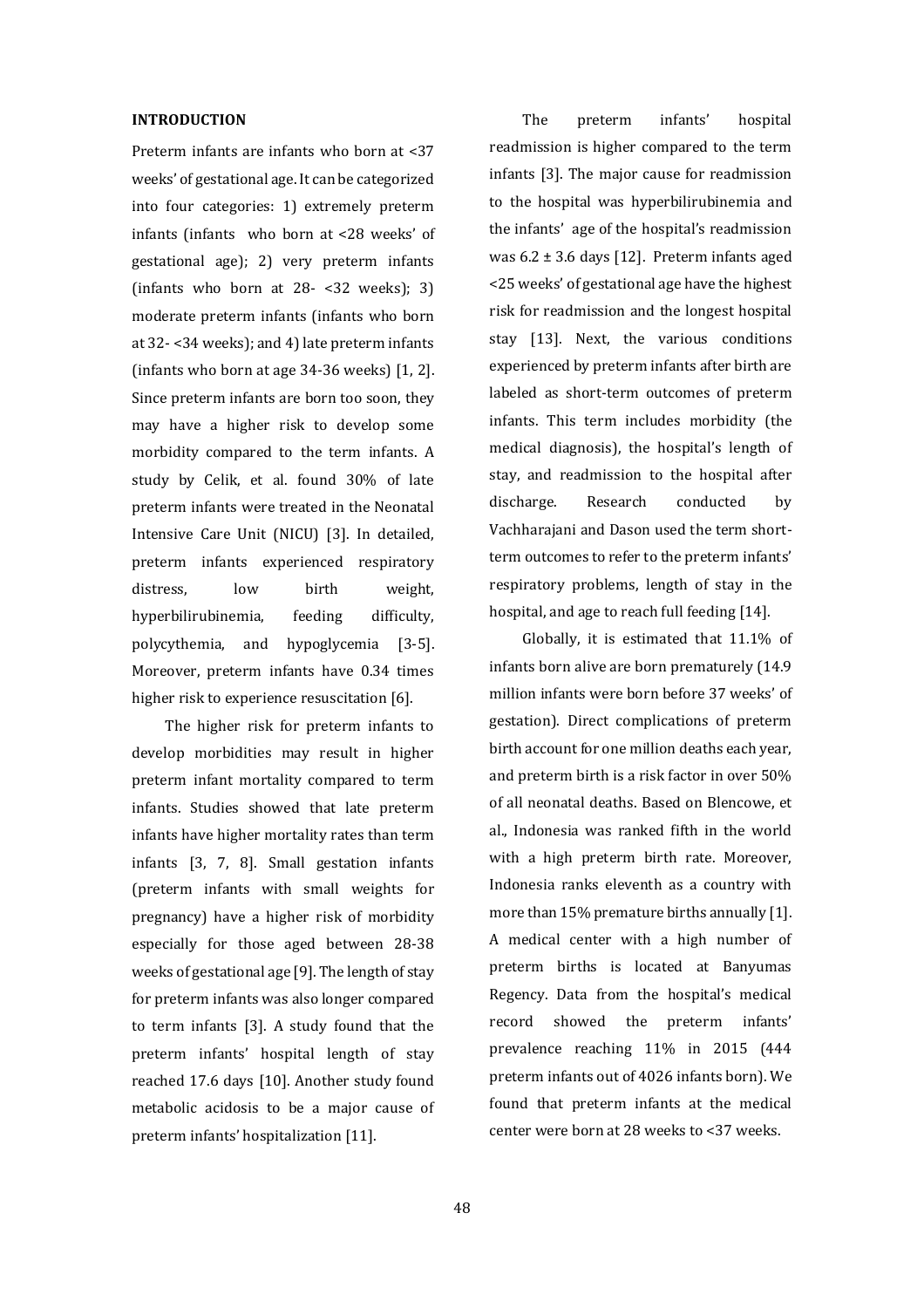At the medical center, preterm infants who needed ventilator care were treated in a neonatal care level 3. The high-risk infants such as preterm infants with low birth weight, term infants who suffered multiple morbidities were nursed at level 2 neonatal care. Healthy preterm infants were handled at level 1 neonatal care. This category of neonatal care classification was following the policy statement of the American Academy of Pediatrics [\[15\]](file:///C:/Users/ASUS-A456U/Downloads/25-Article%20Text-263-1-11-20200719.docx%23_ENREF_15).

The preterm infants' nursing care at the hospital focused on the preterm infants' respiratory problems, nutrition, hypothermia, hypoglycemia, risk of infection, etc. The effect of the nursing care gave the preterm infants' positive outcomes such as the infants discharged from the hospital with a health condition. However, we found that the case fatality rate for preterm infants was still 17.3% in 2015, with 44 deaths among 444 infants born prematurely at the hospital. This data indicated there was one infant mortality among six preterm infants' delivery.

Since the preterm infants' case fatality rate in the medical center, Banyumas Regency, Indonesia was quite high, the investigation of the preterm infants' shortterm outcomes is pivotal. The preterm infants' short-term outcomes refer to the preterm infants' various conditions after delivery, including the infants' morbidity (the medical diagnosis), the hospital's length of stay, and readmission after discharge. However, limited study has been conducted to investigate the preterm infants' short-term outcomes in the medical center, Banyumas Regency, Indonesia.

Therefore the study was intended to examine the preterm infants' short-term outcomes compared to term infants in a medical center at Banyumas Regency, Indonesia. This study is expected to be able to add new knowledge about the preterm infants' various health problems that occur after delivery including the length of stay and readmission to the hospital after discharge. In this study, we argued that there were differences in short-term outcomes between infants born prematurely with those who born at term.

## **METHODS**

## *Study Design*

We used a retrospective design with a casecontrol study. A retrospective designed is one in the present that is linked to the phenomena that occurred in the past [\[16\]](file:///C:/Users/ASUS-A456U/Downloads/25-Article%20Text-263-1-11-20200719.docx%23_ENREF_16). We used the hospital's medical record data set of preterm infants as case and the term infants' data set as control. For each respondent, we entered the demographic data (infants' age and gender), the maternal pregnancy type (singleton, twin, and triplets), medical diagnosis, length of stay at the hospital, and readmission to the hospital.

# *Study Population*

The population in our study were preterm infants who born < 37 weeks' of gestational age and term infants who born at 37 to <42 weeks of gestational age during the year 2015 (January-December) in a medical center, Banyumas Regency, Indonesia. Using the hospital medical records, we identified 444 preterm infants (11%) and 3582 term infants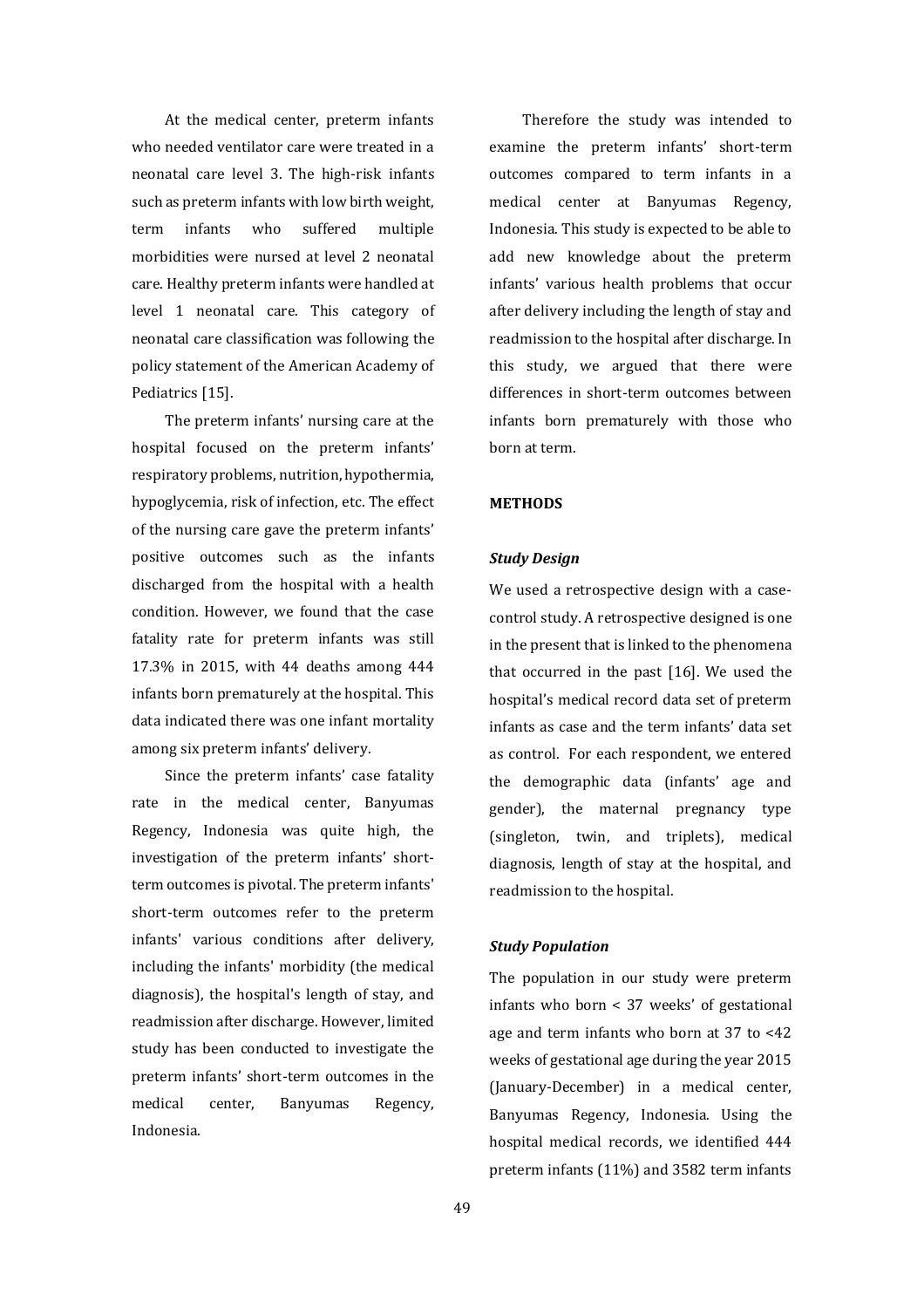(89%) who were born during the year 2015 in this medical center.

## *Sample and Sampling Technique*

The study used a convenience sampling of data set from 50 preterm infants, and 50 term infants who born between January-December 2015 in a medical center, Banyumas Regency, Indonesia. Convenience sampling refers to samples taken by researchers based on convenient accessibility and proximity [\[17\]](file:///C:/Users/ASUS-A456U/Downloads/25-Article%20Text-263-1-11-20200719.docx%23_ENREF_17). In this type of research sampling, participants are consecutively selected in order of appearance according to the convenient accessibility (also known as consecutive sampling). The sampling process comes to an end when the total amount of participants (participant saturation) and/or the time limit (time saturation) are reached [\[18\]](file:///C:/Users/ASUS-A456U/Downloads/25-Article%20Text-263-1-11-20200719.docx%23_ENREF_18). In our study, we collected the data of preterm and term infants based on convenient data accessibility. The inclusion criteria in our study were data set from preterm infants who born <37 weeks' of gestation and term infants who born at 37-<42 weeks' of gestation during the year 2015 from a medical center, Banyumas Regency, Indonesia.

#### *Data Analysis*

We used Chi-Square for analyzing the categorical data and T-test or Mann-Whitney U for numeric data [\[19\]](file:///C:/Users/ASUS-A456U/Downloads/25-Article%20Text-263-1-11-20200719.docx%23_ENREF_19). Chi-Square analysis was used to differentiate the medical diagnosis between two groups. Mann-Whitney U was utilized to test the differences of the hospital's length of stay between groups since Shapiro Wilk analysis showed a *pvalue*<.05. The Shapiro Wilk's analysis indicated the hospital's length of stay not normally distributed. We tested the infants' readmission to the hospital after discharge using the T-test since Shapiro Wilk analysis demonstrated *p-value*>.05 that indicated the normal distribution of the infants' readmission to the hospital.

#### *Ethical Considerations*

This study has been approved by the Educational and Research Committee at Margono Soekarjo Hospital number 421/21531/VIII/2016. In this study, we considered clinical research's ethical principles based on the Declaration of Helsinki [\(World Medical Association, 2001\)](file:///C:/Users/ASUS-A456U/Downloads/25-Article%20Text-263-1-11-20200719.docx%23_bookmark15). We used the respondents' code to guarantee respondents' privacy and dignity. Moreover, we stored data on a computer with a password and only the researchers can access the data to assure the confidentiality principle.

## **RESULTS**

Our study focused on the preterm infants' short-term outcomes that are referred to the preterm infants' condition after delivery including the medical diagnosis, the hospital's length of stay, and readmission to the hospital after discharge. The respondents' characteristics can be seen in Table 1, while the short-term outcomes of preterm infants are presented in Table 2.

It can be seen from Table 1, there was a similarity of gender proportion between the two groups. Most of the preterm infants were delivered from singleton pregnancy as well as term infants. However, Chi-Square analysis found that there was a significant difference by the maternal pregnancy type between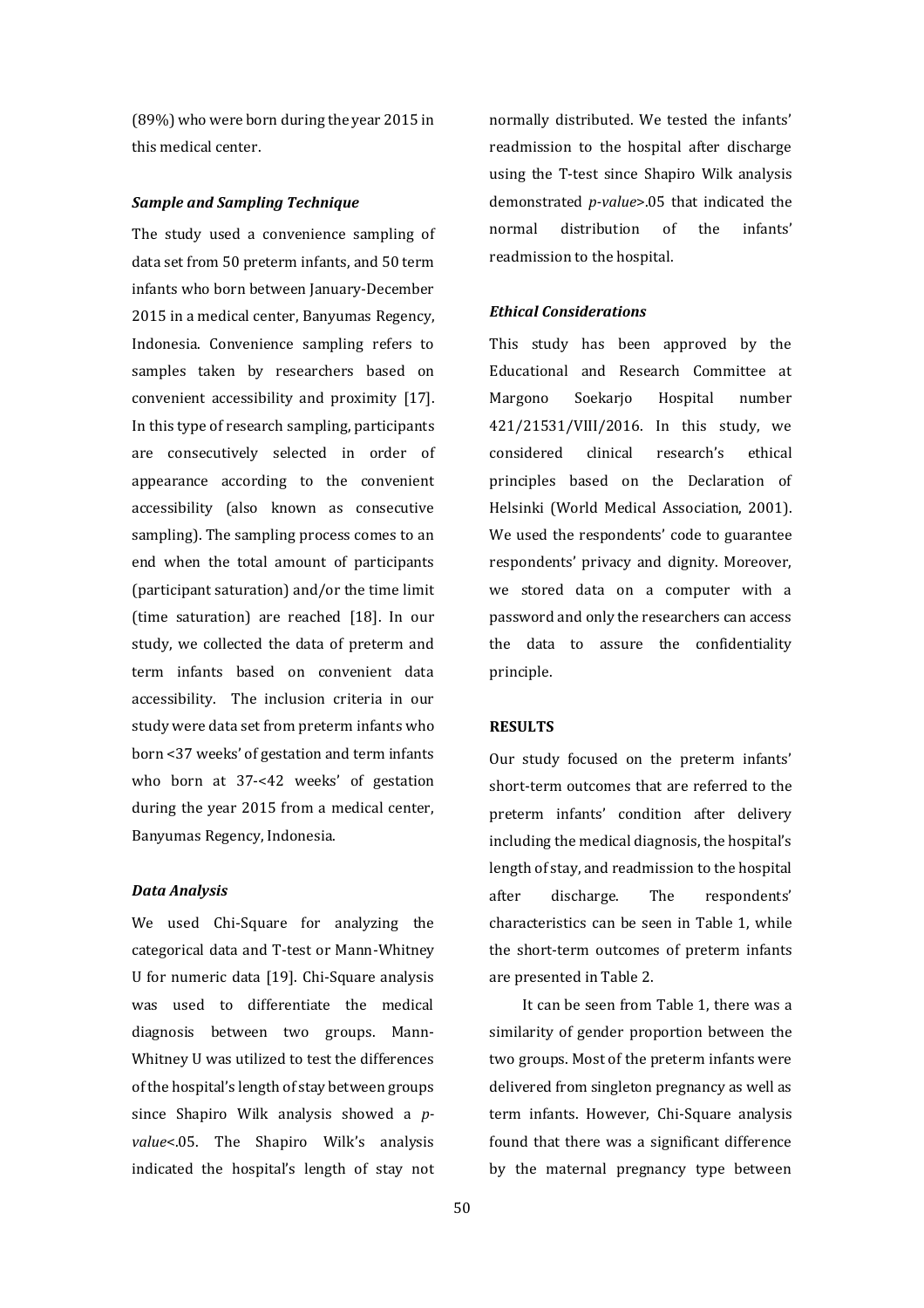groups. Twenty-four percent of preterm infants were delivered from twin or triplets' pregnancy, while all term infants were born from a singleton pregnancy.

Table 2 showed that there was a significant difference by the medical diagnoses type between groups of Low Birth Weight (LBW), Respiratory Distress Syndrome (RDS), and Jaundice ( $p = < 01$ ; *p*=.027; *p*=<.01 respectively). It can be seen that 74% of preterm infants experienced LBW, 12 % have RDS, and 40% suffered jaundice. Mann-Whitney U analysis showed there was a significant difference in the hospital's length of stay for preterm and term infants (*p*=<.01). Preterm infants showed a longer length of stay at the hospital (1 until 25 days) than term infants (1 until 5 days). Our study also found that there was no significant difference in readmission to hospital after discharge among two groups.

# **Table 1**

| <b>Preterm Infants</b> |      | <b>Term Infants</b> |      |                |
|------------------------|------|---------------------|------|----------------|
| n                      | $\%$ | n                   | $\%$ | <i>p</i> value |
|                        |      |                     |      |                |
| 39                     | 78   | 39                  | 78   |                |
| 11                     | 22   | 11                  | 22   |                |
|                        |      |                     |      | $< 01*$        |
| 38                     | 76   | 100                 | 100  |                |
| 12                     | 24   |                     |      |                |
|                        |      |                     |      |                |

Characteristics of respondents

\* Significant at *p value* <.01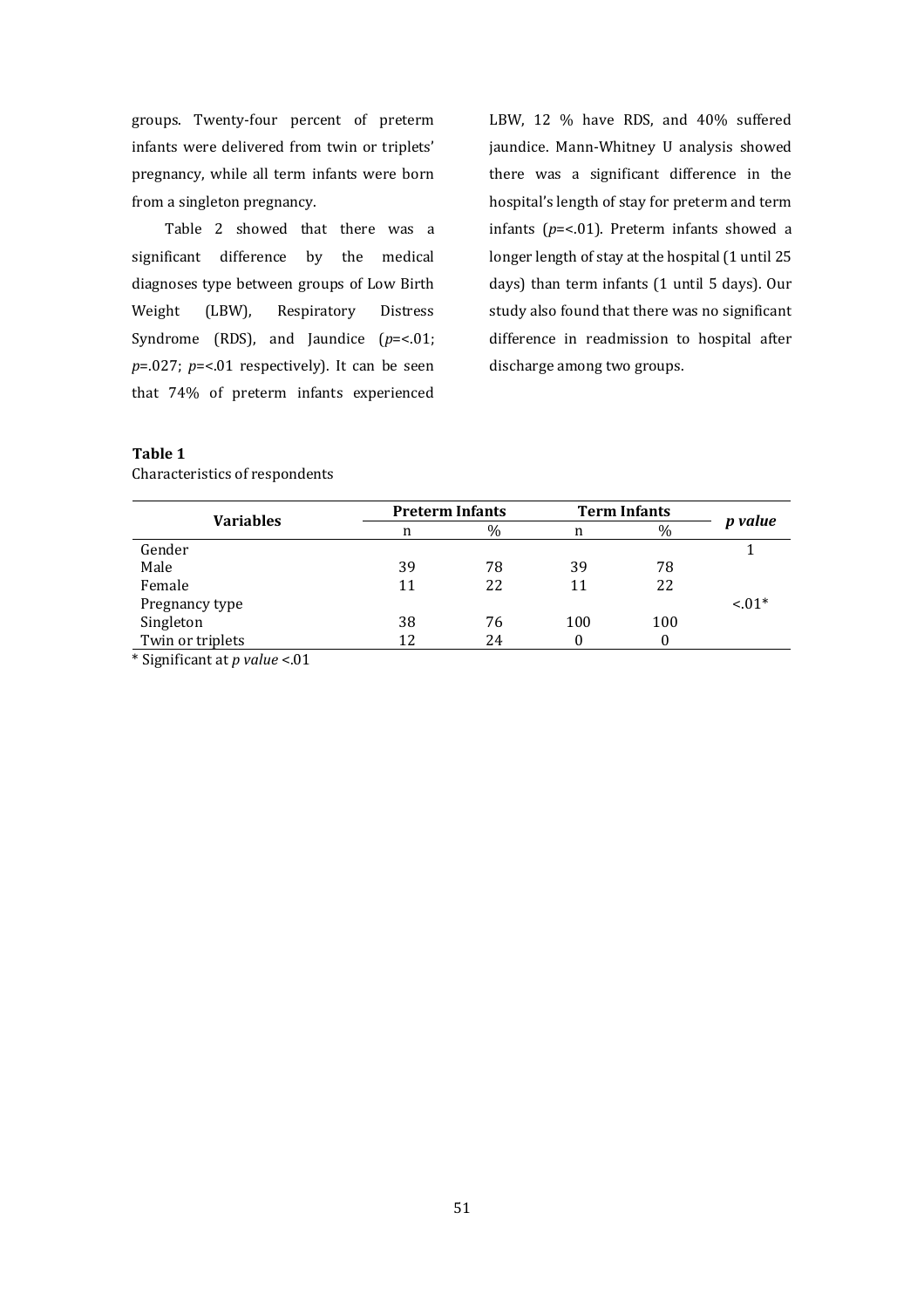# **Table 2**

Short-term outcomes of preterm infants in a medical center at Banyumas Regency, Indonesia

|                                              | <b>Preterm Infants</b> |          | <b>Term Infants</b> |           |              |  |  |  |  |
|----------------------------------------------|------------------------|----------|---------------------|-----------|--------------|--|--|--|--|
| <b>Variables</b>                             | n                      | $\%$     | n                   | %         | p value      |  |  |  |  |
| Low birth weight                             |                        |          |                     |           |              |  |  |  |  |
| Yes                                          | 37                     | (74%)    | $\boldsymbol{0}$    | (0)       | $-.01*$      |  |  |  |  |
| No                                           | 13                     | (26%)    | 50                  | $(100\%)$ |              |  |  |  |  |
| Respiratory distress syndrome                |                        |          |                     |           |              |  |  |  |  |
| Yes                                          | 6                      | (12%)    | $\pmb{0}$           | $(0\%)$   | $.027**$     |  |  |  |  |
| No                                           | 44                     | (88%)    | 50                  | $(100\%)$ |              |  |  |  |  |
| Severe birth asphyxia                        |                        |          |                     |           |              |  |  |  |  |
| Yes                                          | 3                      | (6%)     | $\boldsymbol{0}$    | $(0\%)$   | .242         |  |  |  |  |
| No                                           | 47                     | (94%)    | 50                  | $(100\%)$ |              |  |  |  |  |
| Mild to moderate asphyxia                    |                        |          |                     |           |              |  |  |  |  |
| Yes                                          | 3                      | (6%)     | $\boldsymbol{0}$    | $(0\%)$   | .242         |  |  |  |  |
| No                                           | 47                     | (94%)    | 50                  | $(100\%)$ |              |  |  |  |  |
| Vomitus                                      |                        |          |                     |           |              |  |  |  |  |
| Yes                                          | $\mathbf{1}$           | (2%)     | $\boldsymbol{0}$    | $(0\%)$   | $\mathbf{1}$ |  |  |  |  |
| No                                           | 49                     | (88%)    | 50                  | $(100\%)$ |              |  |  |  |  |
| <b>Bacterial sepsis</b>                      |                        |          |                     |           |              |  |  |  |  |
| Yes                                          | $\mathbf{1}$           | (2%)     | $\boldsymbol{0}$    | $(0\%)$   | $\mathbf{1}$ |  |  |  |  |
| No                                           | 49                     | (88%)    | 50                  | $(100\%)$ |              |  |  |  |  |
| Jaundice                                     |                        |          |                     |           |              |  |  |  |  |
| Yes                                          | 20                     | (40%)    | $\boldsymbol{0}$    | $(0\%)$   | $-.01*$      |  |  |  |  |
| No                                           | 30                     | (60%)    | 50                  | $(100\%)$ |              |  |  |  |  |
| Hypothermia                                  |                        |          |                     |           |              |  |  |  |  |
| Yes                                          | $\overline{2}$         | (4%)     | $\pmb{0}$           | $(0\%)$   | .495         |  |  |  |  |
| No                                           | 48                     | (96%)    | 50                  | $(100\%)$ |              |  |  |  |  |
| Neonatal conjunctivitis                      | $\mathbf{1}$           | (2%)     | $\boldsymbol{0}$    | $(0\%)$   | $\mathbf{1}$ |  |  |  |  |
| Yes                                          | 49                     | (88%)    | 50                  | $(100\%)$ |              |  |  |  |  |
| No                                           |                        |          |                     |           |              |  |  |  |  |
| Other neonatal gastro-intestinal hemorrhagic |                        |          |                     |           |              |  |  |  |  |
| Yes                                          | $\mathbf{1}$           | (2%)     | $\boldsymbol{0}$    | $(0\%)$   | $\mathbf{1}$ |  |  |  |  |
| $N_{\Omega}$                                 | 49                     | (88%)    | $50\,$              | $(100\%)$ |              |  |  |  |  |
| Congenital hydrocephalus                     |                        |          |                     |           |              |  |  |  |  |
| Yes                                          | $\mathbf{1}$           | (2%)     | $\boldsymbol{0}$    | $(0\%)$   | $\mathbf{1}$ |  |  |  |  |
| $\rm No$                                     | 49                     | (88%)    | 50                  | $(100\%)$ |              |  |  |  |  |
| Multiple anomaly congenital                  |                        |          |                     |           |              |  |  |  |  |
| Yes                                          | $\mathbf{1}$           | (2%)     | $\boldsymbol{0}$    | $(0\%)$   | $\mathbf{1}$ |  |  |  |  |
| $\rm No$                                     | 49                     | (88%)    | 50                  | $(100\%)$ |              |  |  |  |  |
| Length of stay (median)                      | 9                      | $(1-25)$ | $\mathbf{1}$        | $(1-5)$   | $-.01*$      |  |  |  |  |
| Readmission                                  |                        |          |                     |           |              |  |  |  |  |
| Yes                                          | 2                      | $(4\%)$  | $\overline{c}$      | $(4\%)$   | $\mathbf{1}$ |  |  |  |  |
| No                                           | 48                     | (96%)    | 48                  | $(96\%)$  |              |  |  |  |  |

\*significant at *p value* <.01; \*\*significant at *p value* <.05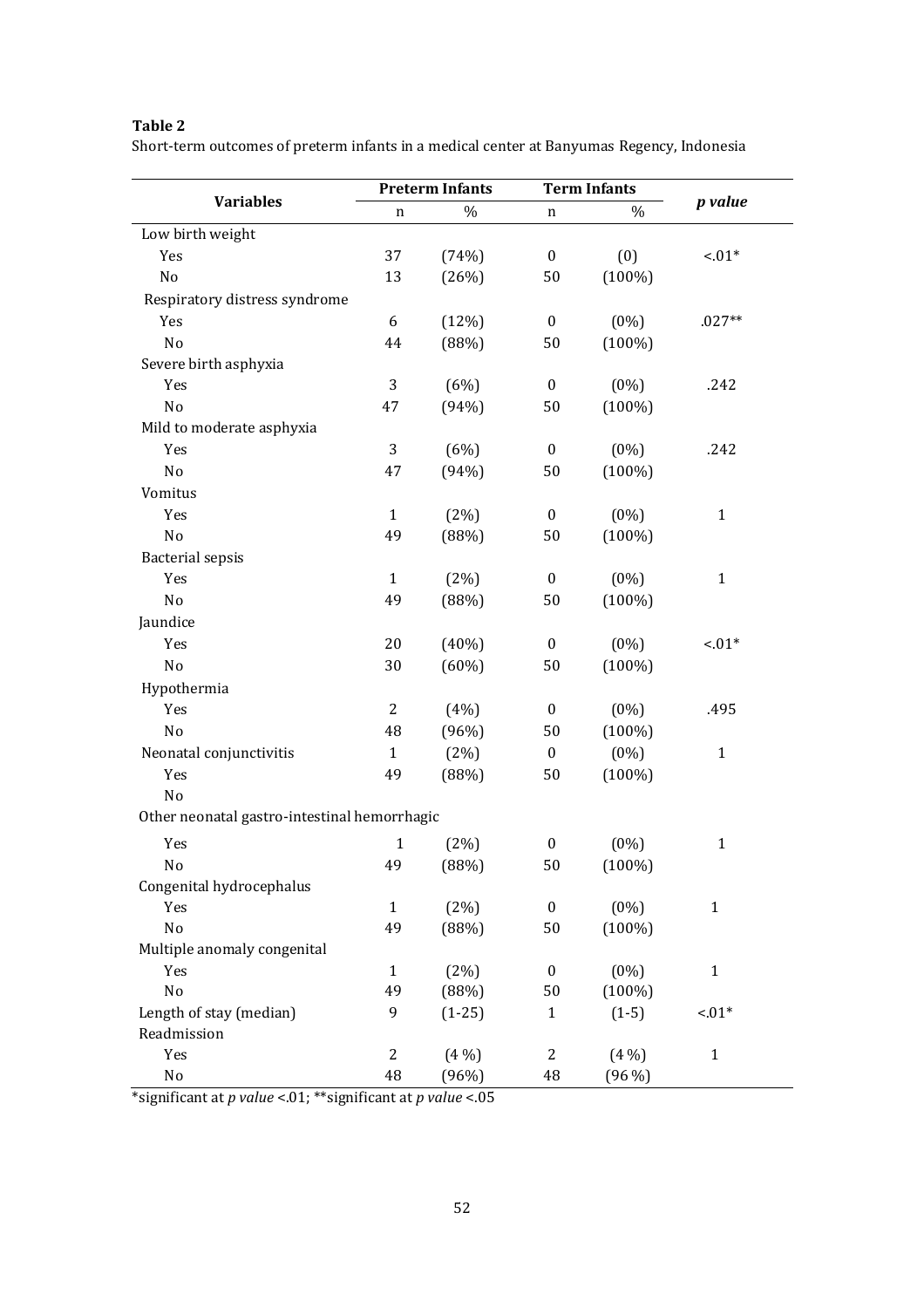## **DISCUSSION**

Our study was designed to investigate the preterm infants' short-term outcomes in a medical center at Banyumas Regency, Indonesia. The preterm infants' short-term outcomes referred to the preterm infants' condition after delivery including the medical diagnosis, length of stay at the hospital, and readmission to the hospital after discharge.

The study found that there was no significant difference in gender between groups. The prior study using a retrospective method involving infants born in extremely preterm (< 28 weeks' of gestation) found 54.7% of 2549 respondents infants were male preterm infants [20]. The finding supported that preterm births more common for male infants. James argued the sex of zygote is associated with parental hormone concentration around the time of conception. High concentrations of estrogen and testosterone are associated with the subsequent birth of boys. Moreover, it was speculated that there was a U-shaped regression of the human offspring sex ratio (proportion male) on time of formation of the zygote within the fruitful cycle [21].

Our study supported no difference by gender between groups and it contradicted the prior study. The study result differences with the previous research's research may relate to the small number of sample size in our study. A small number of sample sizes may not represent the preterm infants' population in the research site. The hospital's regulation restricted data retrieval for a preliminary study only around 100 data.

Our study showed that there was a difference in maternal pregnancy type

between groups. Twenty-four percent of preterm infants were born from twin or triplets' pregnancy. While all term infants were born from a singleton pregnancy. Singleton was identified as one of the precursors for preterm infants' birth [8]. It contradicted the prior study. We argued mothers with multiple pregnancies have higher stress compare to term infants and result in preterm infant birth. Our argumentation was supported by Owen et al., a study that found experience of severe social stress predicted preterm infants' birth in twin pregnancies [22]. Wang, et al., found prenatal stress in twin pregnancies increases with the progression of pregnancy. The overall mean score of prenatal stress was  $43.41 \pm 19.84$  and  $51.33 \pm 20.43$  in early and late pregnancy, respectively. Higher stress in late pregnancy is associated with a higher risk of premature rupture of membranes [23]. The premature rupture of membranes (PROM) was one of the precursors to develop preterm infants' birth [8].

Our study demonstrated that preterm infants tend to develop LBW compared to term infants. In our hospital research site, the infants' weight < 2000 grams have to treat in level 2 or 3 neonatal care. Since our preterm infants were retrieved from level 2 or 3 neonatal care, it common sense that the preterm infants experienced LBW. Inappropriate coordination between swallow-respiratory interfacing is speculated as a cause for feeding difficulties of preterm infants [24] and may relate with LBW. Therefore, providing feeding for preterm infants should respect preterm infants' cues or behavior such as their ability to make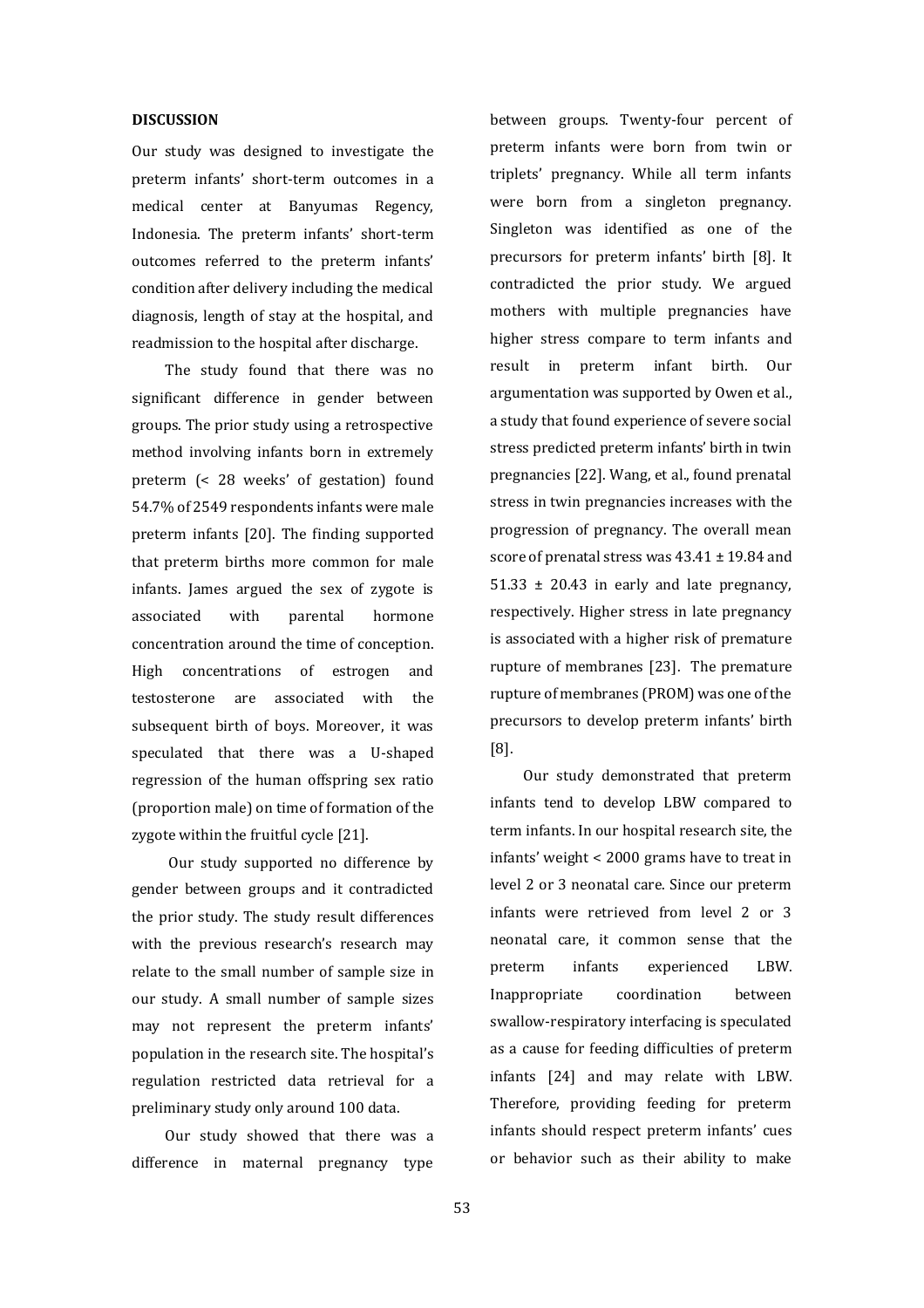coordination between suck, swallow, and breathing during feeding.

Further, our study found that there was a difference in RDS incidence between preterm and term infants. Preterm infants commonly suffer RDS and it tends to decrease following the maturation of gestational age [3, 25]. Respiratory distress syndrome can occur in premature infants as a result of surfactant deficiency and underdeveloped lung anatomy [4].

Respiratory distress syndrome is a respiratory problem. Preterm infants' respiratory problems will affect on preterm infants' feeding ability. Safe feeding requires proper coordination between suck, swallow, and breathing [26]. Lau speculated feeding difficulties in preterm infants are more likely to result from inappropriate swallowrespiration interfacing than suck-swallow interaction [24]. Therefore, providing feeding for preterm infants using human milk or direct breastfeeding for preterm infants should consider with preterm infants' behavior or cues.

Our study investigated that jaundice more common for preterm infants. We argued that jaundice is the result from the liver function immaturity. The previous study found that late preterm infants have a 2.4 times higher risk to develop hyperbilirubinemia compared to term infants [5]. Jaundice was identified as one of the reasons for late preterm infants to the hospital's admission [3]. Delayed initiation of breastfeeding, insufficient frequency, and ingestion of maternal milk may result in jaundice [27].

Besides that, our study showed that preterm infants had a longer length of stay at the hospital. The prior study supported that length of stay in the hospital for preterm with some morbidities such as RDS, LBW, jaundice, feeding difficulties, hypoglycemia, and others [3, 6, 27].

The study found that there were no differences in readmission to the hospital between two groups. We argued that when the preterm infants discharged, their age is mature. So, their condition may similar to the term infants. In our study, the time and reason for readmission were different between groups. Readmission for preterm infants commonly during 30 days after discharge and the main causes for late preterm infants' rehospitalization were jaundice and feeding problems [28]. Another study in California, America found that the common cause for preterm infants' readmission to hospital is acute respiratory disease [13].

Knowing the short-term outcomes of preterm infants in Banyumas Regency, the healthcare professional can use the data for improving the preterm infants' optimal care. Since we found that preterm infants' suffered LBW, RDS, jaundice, we consider for improving the preterm infants' care through safe and effective feeding through providing breastfeeding or human milk with considering the preterm infants' behavior. Human milk provides benefits for preterm infants [29], including for support preterm infants' growth and development.

# **CONCLUSION**

Preterm infants seem likely to develop LBW, RDS, jaundice, and a longer length of stay at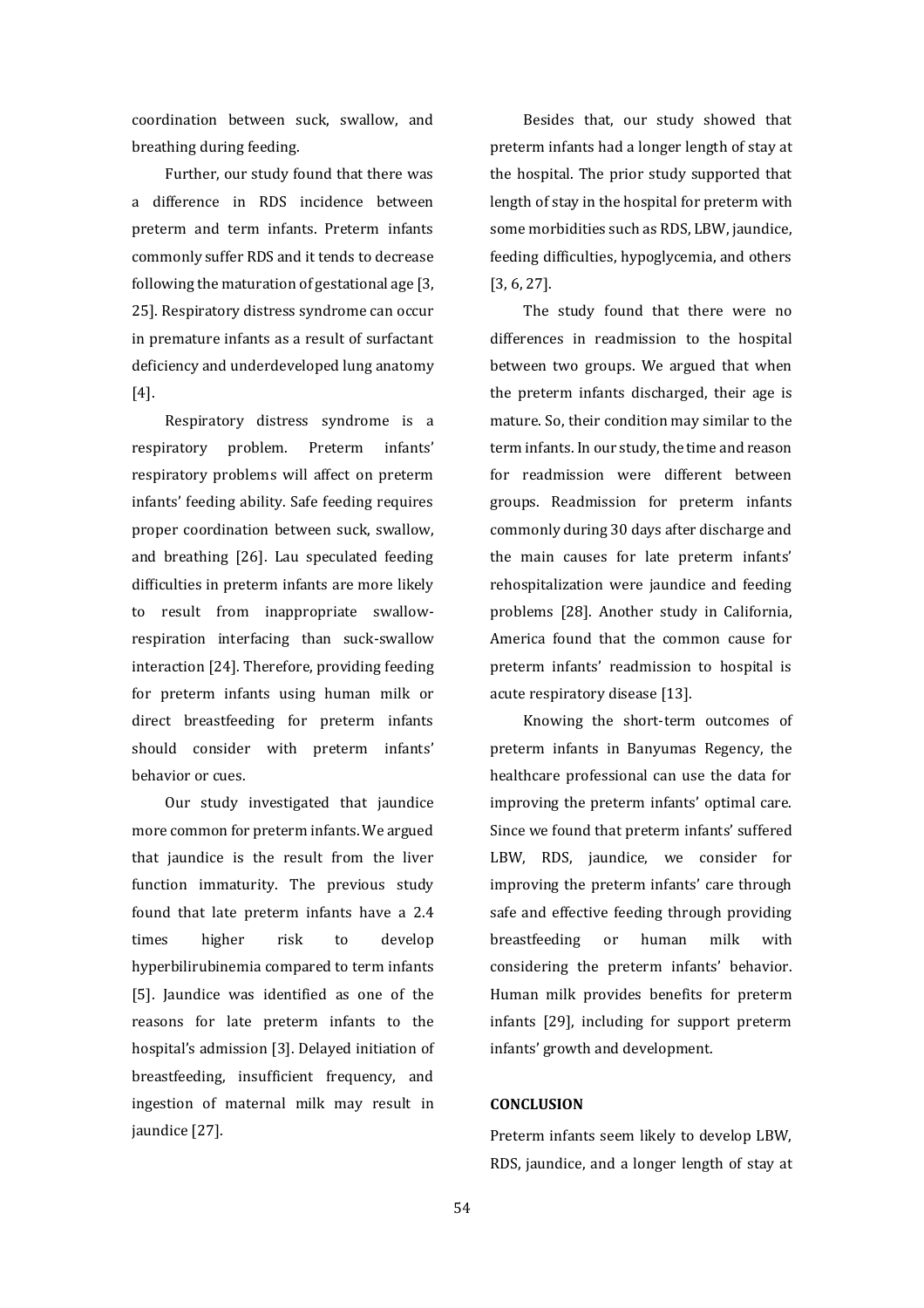the hospital compared to term infants. Surprisingly, the hospital's readmission after discharge did not show the difference between preterm and term infants. Longer treatment in the hospital followed preterm infants' age progression resulted in a similar condition between groups. Moreover, there was no difference between groups for risk of readmission to the hospital. Besides that, our study found preterm infants' birth can occur to both male and female genders which indicated a new finding from our study and need more exploration in the future study.

# **RECOMMENDATION**

Healthcare professionals can use the data as considerations for improving preterm infants' optimal care including providing human milk or direct breastfeeding by emphasizing preterm infant's behavior to support preterm infants' growth and development.

## **CONFLICT OF INTEREST**

We declared that we have no conflict of interest in this study.

## **FUNDING**

This study got funding from the Indonesia government through Beasiswa Pendidikan Paska Sarjana Luar Negeri (BPPLN) Scholarship that supported the principal investigator's study.

## **ACKNOWLEDGMENTS**

We want to thank the staff of Margono Soekarjo Hospital Medical Record who helped to retrieve the data set used in this study. We want to thank Indonesia Government through the BPPLN committee that supported our research.

## **REFERENCES**

- [1] H. Blencowe, S. Cousens, D. Chou, M. Oestergaard, L. Say, A.-B. Moller, et al., "Born too soon: the global epidemiology of 15 million preterm births," Reproductive health, vol. 10, p. S2, 2013.
- [2] W. A. Engle, K. M. Tomashek, and C. Wallman, ""Late-preterm" infants: a population at risk," Pediatrics, vol. 120, pp. 1390-1401, 2007.
- [3] I. H. Celik, G. Demirel, F. E. Canpolat, and U. Dilmen, "A common problem for neonatal intensive care units: late preterm infants, a prospective study with term controls in a large perinatal center," The Journal of Maternal-Fetal & Neonatal Medicine, vol. 26, pp. 459-462, 2013.
- [4] C. L. Hermansen and K. N. Lorah, "Respiratory distress in the newborn," American family physician, vol. 76, pp. 987-994, 2007.
- [5] S. Ü. Sarici, M. A. Serdar, A. Korkmaz, G. Erdem, O. Oran, G. Tekinalp, et al., "Incidence, course, and prediction of hyperbilirubinemia in near-term and term newborns," Pediatrics, vol. 113, pp. 775-780, 2004.
- [6] H. M. Aslam, S. Saleem, R. Afzal, U. Iqbal, S. M. Saleem, M. W. A. Shaikh, et al., "Risk factors of birth asphyxia," Italian journal of pediatrics, vol. 40, p. 94, 2014.
- [7] K. M. Tomashek, C. K. Shapiro-Mendoza, M. J. Davidoff, and J. R. Petrini, "Differences in mortality between latepreterm and term singleton infants in the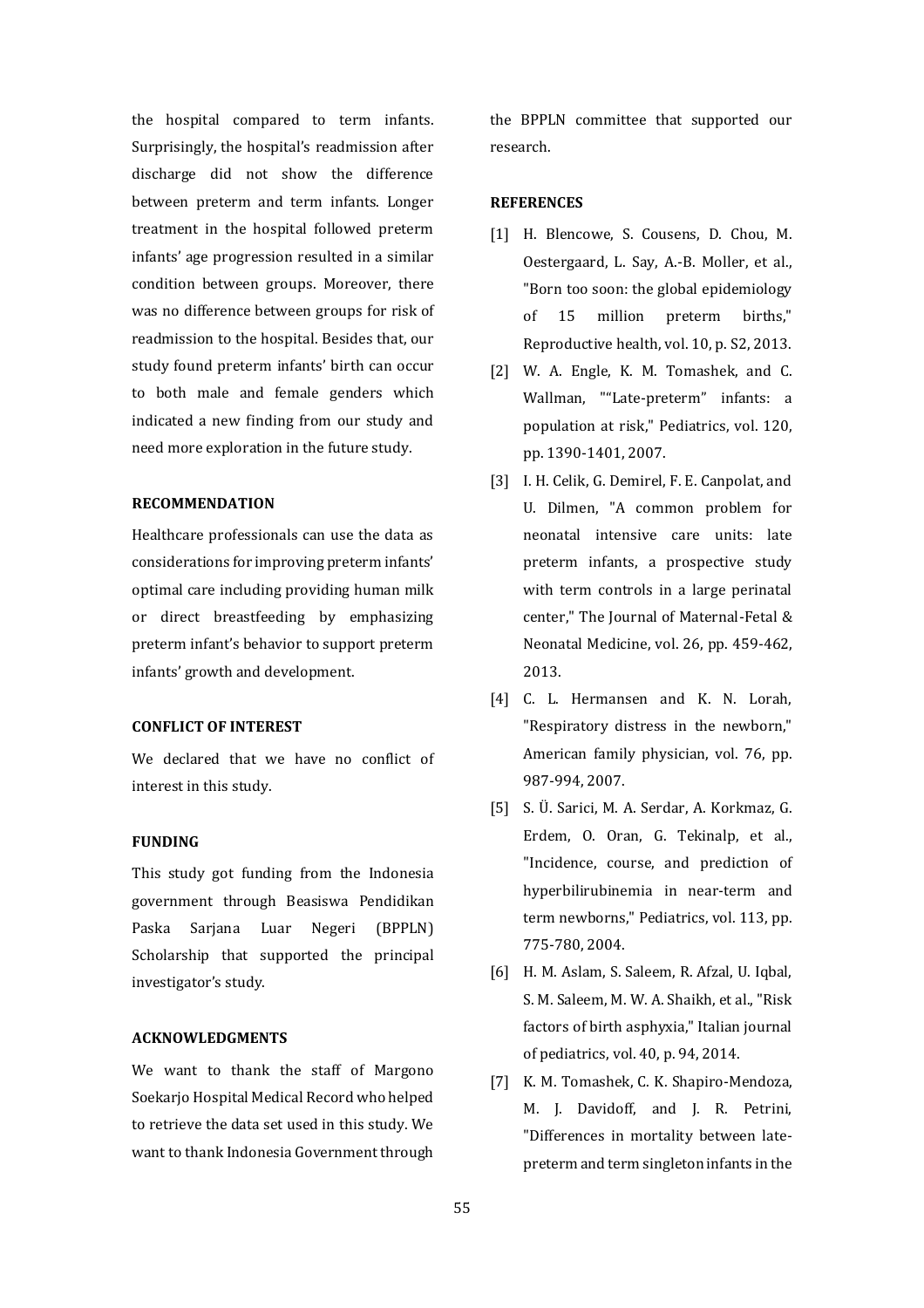United States, 1995–2002," The Journal of pediatrics, vol. 151, pp. 450-456. e1, 2007.

- [8] S. K. Laughon, U. M. Reddy, L. Sun, and J. Zhang, "Precursors for late preterm birth in singleton gestations," Obstetrics and gynecology, vol. 116, p. 1047, 2010.
- [9] R. Baer, E. Rogers, J. Partridge, J. Anderson, M. Morris, M. Kuppermann, et al., "Population-based risks of mortality and preterm morbidity by gestational age and birth weight," Journal of Perinatology, vol. 36, pp. 1008-1013, 2016.
- [10] S. Kirkby, J. S. Greenspan, M. Kornhauser, and R. Schneiderman, "Clinical outcomes and cost of the moderately preterm infant," Advances in Neonatal Care, vol. 7, pp. 80-87, 2007.
- [11] M. Paul, J. Partridge, B. Barrett-Reis, K. A. Ahmad, P. Machiraju, H. Jayapalan, et al., "Metabolic Acidosis in Preterm Infants is Associated with a Longer Length of Stay in the Neonatal Intensive Care Unit," PharmacoEconomics-Open, pp. 1-7, 2020.
- [12] M.-J. Kim, "Readmission of late preterm infants after discharge from nursery," Korean Journal of Pediatrics, vol. 52, pp. 888-892, 2009.
- [13] M. Underwood, B. Danielsen, and W. Gilbert, "Cost, causes and rates of rehospitalization of preterm infants," Journal of Perinatology, vol. 27, pp. 614- 619, 2007.
- [14] A. J. Vachharajani and J. G. Dawson, "Short-term outcomes of late preterms: an institutional experience," Clinical pediatrics, vol. 48, pp. 383-388, 2009.
- [15] L.-A. Papile, J. E. Baley, W. Benitz, J. Cummings, and W. A. Carlo, "Levels of neonatal care," Pediatrics, vol. 130, pp. 587-597, 2012.
- [16] D. F. Polit and C., T. Beck, "Nursing Research: Generating and Assessing Evidence for Nursing Practice," vol. 9. Lippincot Williams & Wilkins: Philadelphia, 2012.
- [17] M. Elfil and A. Negida, "Sampling methods in clinical research; an educational review," Emergency, vol. 5, 2017.
- [18] J. Martínez-Mesa, D. A. González-Chica, R. P. Duquia, R. R. Bonamigo, and J. L. Bastos, "Sampling: how to select participants in my research study?," Anais brasileiros de dermatologia, vol. 91, pp. 326-330, 2016.
- [19] M. S. Dahlan, "Statistik kedokteran dan kesehatan," Salemba Medika: Jakarta, 2013.
- [20] A. L. Kent, I. M. Wright, and M. E. Abdel-Latif, "Mortality and adverse neurologic outcomes are greater in preterm male infants," Pediatrics, vol. 129, pp. 124- 131, 2012.
- [21] W. H. James, "Why are boys more likely to be preterm than girls? Plus other related conundrums in human reproduction: Opinion," Human Reproduction, vol. 15, pp. 2108-2111, 2000.
- [22] D. J. Owen, L. Wood, B. Tomenson, F. Creed, and J. P. Neilson, "Social stress predicts preterm birth in twin pregnancies," Journal of Psychosomatic Obstetrics & Gynecology, vol. 38, pp. 63- 72, 2017.